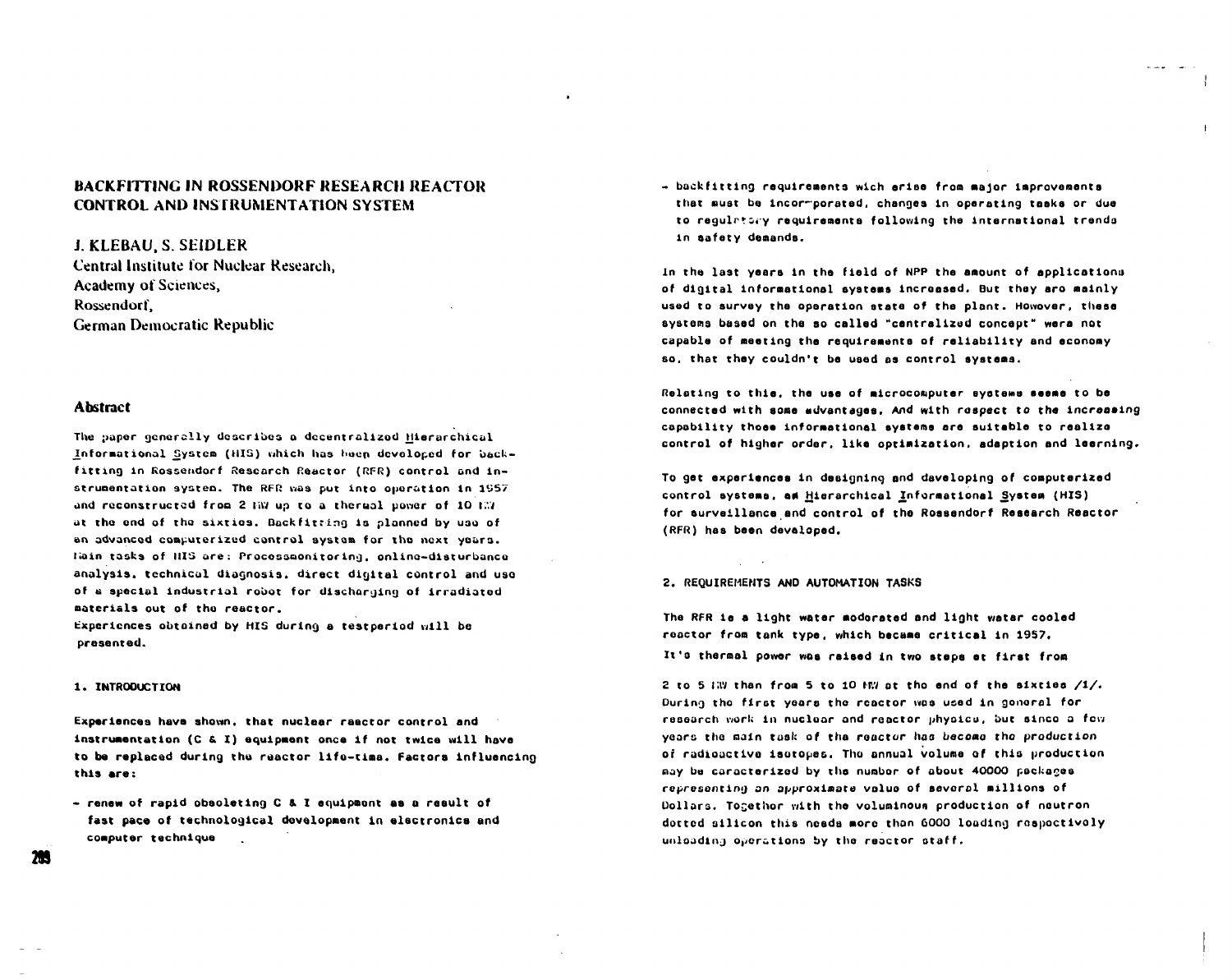- At backfitting recuirements for RFR C & I system, the following m demands have to be taken into consideration:
	- automation of loading technique for material to be irradiated. Special ains in connection with steadily increasing production are the decrease of body burden by radioactive radiation and the reduction of the reactor staff.
	- $\bar{=}$  preparation for an operating regime with alternating reactor **LOWER**
	- inprovement in man-machine communication both during narmal and abnormal situation

To meet all recuirements pentioned above a lot of sutomation tasks has to be solved:

- process monitoring, which includes acquisition, preprocessing, monitoring and logging of wata
- technical diognosis, that means elaborating of mothods for online disturbance analysis and noise analysis
- process control e.g. in the sense of direct digital control and reactor start-up and shut-down procedures
- use of a special industrial robot for loading operation with material to be irradiated in the reactor

3. GENERAL STRUCTURE OF THE SYSTEM

Because the computerized informational system HIS especially has been developed to meet the backfitting requirements of the APR, it has some features, which are different from those of systems installed at NPP's. Some of those distinctions are:

- much lower number of process inputs and outputs
- shorter distance between process and computersystem
- solving different problems (research work in reactor physics)

But nevertheless the HIS enables the reactor staff to not experiences with such a system and it also may be considered as a pilot system for developing and teating of mathods and programs lator used in HPP's. /2/

The tasks discussed in the preceding chapter, in gonoral hove autonouous charactoristics, but they are very closely linked by the process. Thus a decentralized hierarchical system, shewn in fig.1 secas to be the best solution to meat all the recuirements mentioned above. The system consists of various basic units which are situated nearby the technological process and linked with the main computer via a serigil bus, the so called IFLS interface /3/. The basic units (ursadat 5000) are connected to the tochnological process. Each unit consists of a microcomputer Rebetron K 1520 and several process I/O modules. It is primary used for data acquisition and preprocessing procedures, but furthermore ether tasks can be performed too.

The main computer (Roberron K 1600) generally has two functions:

- queration management problems in the system including the man-machine-communication
- solving of real-time tasks with high demand in processing time and memory

The performance of the whole system essentially will be uffected by the exchange of information within the system. The requirements to the link softwars reulizing the IFLS mainly wore deduced as well from experience abtained by earlier computer application in NPP's /4/ ss from actuall tasks at the RFR. The fullowing demands were significant for developing of the IFLS program:

- good real-time behaviour of the complete system
- high reliability of dota transmission
- simple handling of user programs by the employer
- low demand of mamory and operation time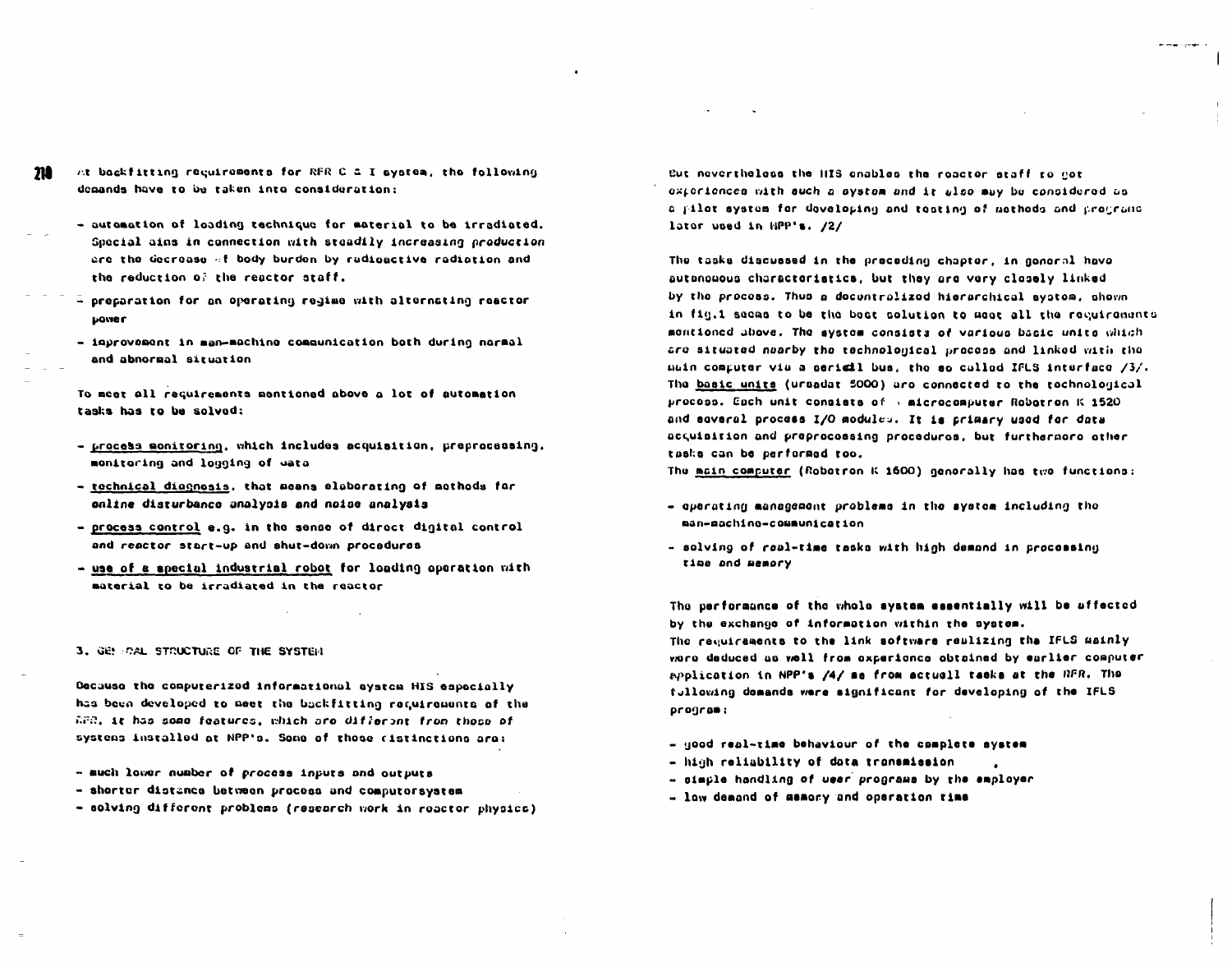Thus the data are transmitted via the bus by a frame with limited longth, Besides the data, a frame contains several information for control and check and is limited by synchron characters. The structure of the frame bases on the ISO-HOLC standard, but IFLS has its own function codes performing the real-time domands of process control better than the IDLC-procedure.

As the result of distributing the control problems on two computer levols, the majority of transmission roquests comes from the upper lavel. For that reason the main computer permanently operates as a mosterstation, whereas the basic units only have the slave position on the bus.

The IFLS interface may be realized as well as an electric cable or a fiber optic line.

#### 4. TESTING THE HIS AT THE RFR

21 I

To test all the features of the now system a special version of HIS has been installed nearby the RFR some years before backfitting of control and instrumentation system has to be realized. The investigations have to be splitted into:

- test of the system, which means porformanco and availability of the hardware (K 1620/K 1630, ursadat 5000) and software aodulos (operating system. IFLS)
- online test of the system at the RFR, whereas the reactor operator has been integrated into solving this task. The following problems had to be solved:
	- . Process monitoring, including data acquisition and proprocessing on the basic units and monitoring and logging of data by means of the main computer
	- , on line disturbance analysis program "SAAP 2" for dialog oriented cause-consequence analysis (realized on K 1620) /5/
	- . developing of a special noise analysis monitor for early accident recognition of main aggregats o.g. pumps by means of analyzing the stochastic part of signals, for detection of nuclear boiling and for detection of loose parts in the primary circuit /6/
- . direct digital control of reactor power realized as a cascade of neutron flux, nitrogen activity and primary circuit temperatur regulators. The use of adaptive algoriths is planned.
- . program for optimal reactor shut down
- Fig.2 shows the general solution of xonon-poisoning limitation by muons of the shut down control program (realized on urbadot 5000), which is based on the Pontrjagin Haximum Principle /7/. During normal reactor operation, every 6 minutes the shut down control program is calculating as wall the reactivity offect of xenon-poisoning from xonon and jodine concentration as the shut down control parametors, which are being stored and displayed as a help for the operator.
- , development, design and installation of a special industrial robet for manipulation and monitoring the complete cycle of loading and unloading of material into the irradiation channels within the core /0/.

Further stops will be automatic object identification and using of a special communication language.

- . proparation of rouctor instrumentation (nuclear and technological sensors) for data acquisition by a process computer o.g. olectrical isolation between instrumentation and computer.
- 5. CONCLUSION

Un to now the decentralized hierarchical system HIS has been toated at the Rossendorf Resoarch Reactor RFR on a large scale. After finishing the investigations scaken about it will be decided, how the system may be used for meeting the bookfitting requirements of GFR Control and Instrumentation system.

Simultaneously experienced and results obtained by doveloping and testing the HIS have been used in the field of designing and projecting of new concepts for HPP Control and Instrumentation systems.

 $\sim 10^{-1}$ 

*REFERENCES* 

 $/1/$ Hierenyaus, W.: 25 Jahre Ressenderfor Ferechungsreaktor RFR - Rückblick, gegonwärtiger Stand und künftige Fläne. Kernenernie 25 (1983), 455